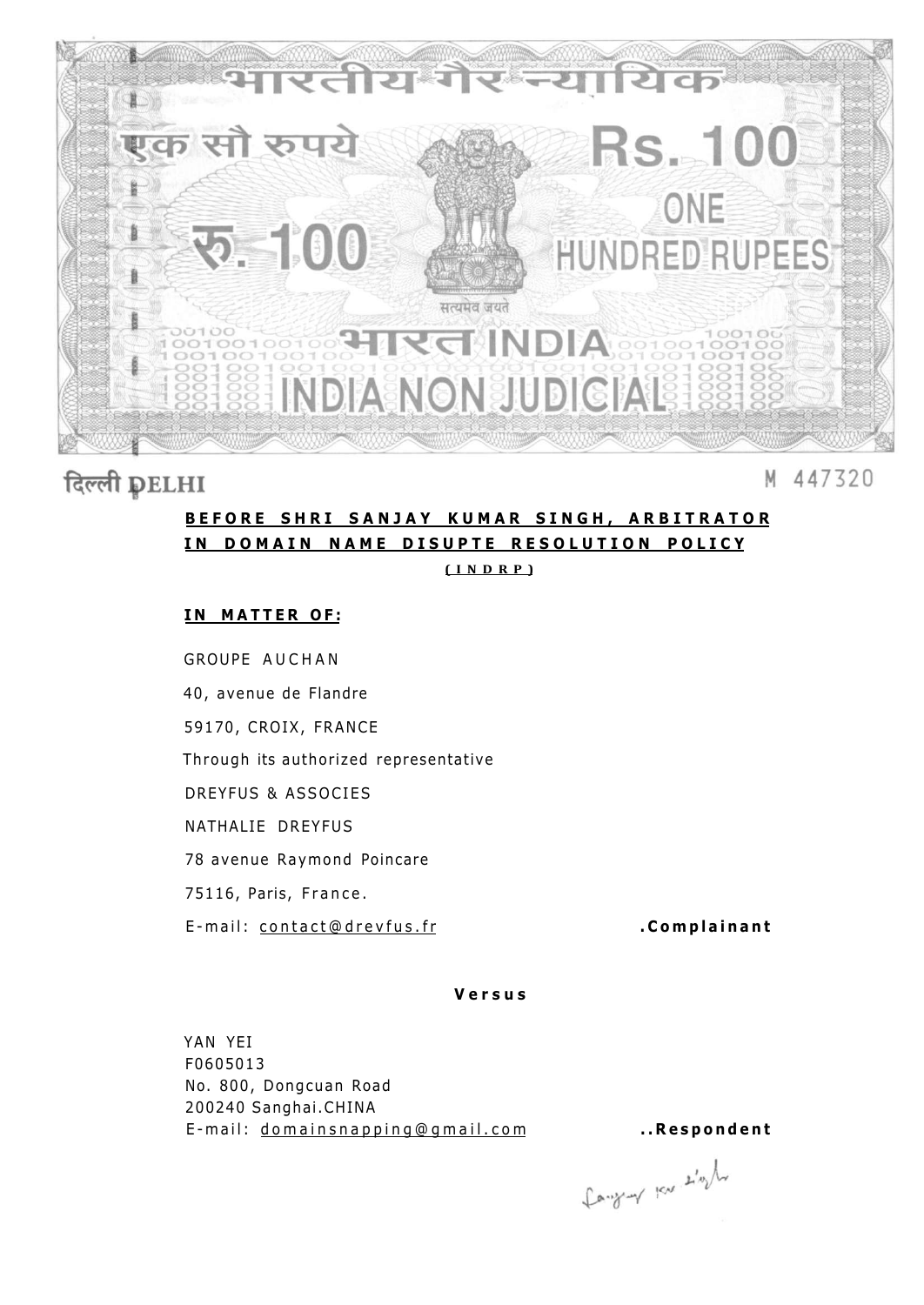#### **1.** THE PARTIES:

The complainant is GROUPE AUCHAN, 40. avenue de Flandre, 59170, CROIX, FRANCE. (Complainant's authorized representative is DREYFUS & ASSOCIES NATHALIE DREYFUS, 78 avenue Raymond Poincare, 75116, Paris, France. E-mail: [contact@dreyfus.fr](mailto:contact@dreyfus.fr) )

The Respondent is YAN YEI, F0605013, No. 800, Dongcuan Road, 200240 Shanghai, CHINA, E-mail: [domainsnapping@gmail.co](mailto:domainsnapping@gmail.com) m

#### **2 . DOMAI N NAM E AN D TRADEMAR K I N DISPUTE :**

Domain name of the respondent is "auchan. Co. in" The trademark of the complainant is "AUCHAN". The registry is National Internet Exchange of India (NIXI).

#### **3 . BRIE F BACKGROUND :**

This arbitral proceeding commenced in accordance with IN Dispute Resolution Policy (INDRP) and rules framed there under. The complainant submitted his complaint in the registry of NIXI. Shri Sanjay Kumar Singh was appointed as Sole Arbitrator in the matter by NIXI.

A copy of complaint has already been sent to the respondent by the .In Registry through e-mail. Upon receipt of the complaint, the Arbitrator sent a notice dated  $04-10-2010$  to the respondent to send his defence / counter to the complaint along with supportive documents / evidence at his e-mail address within 07 Legar por List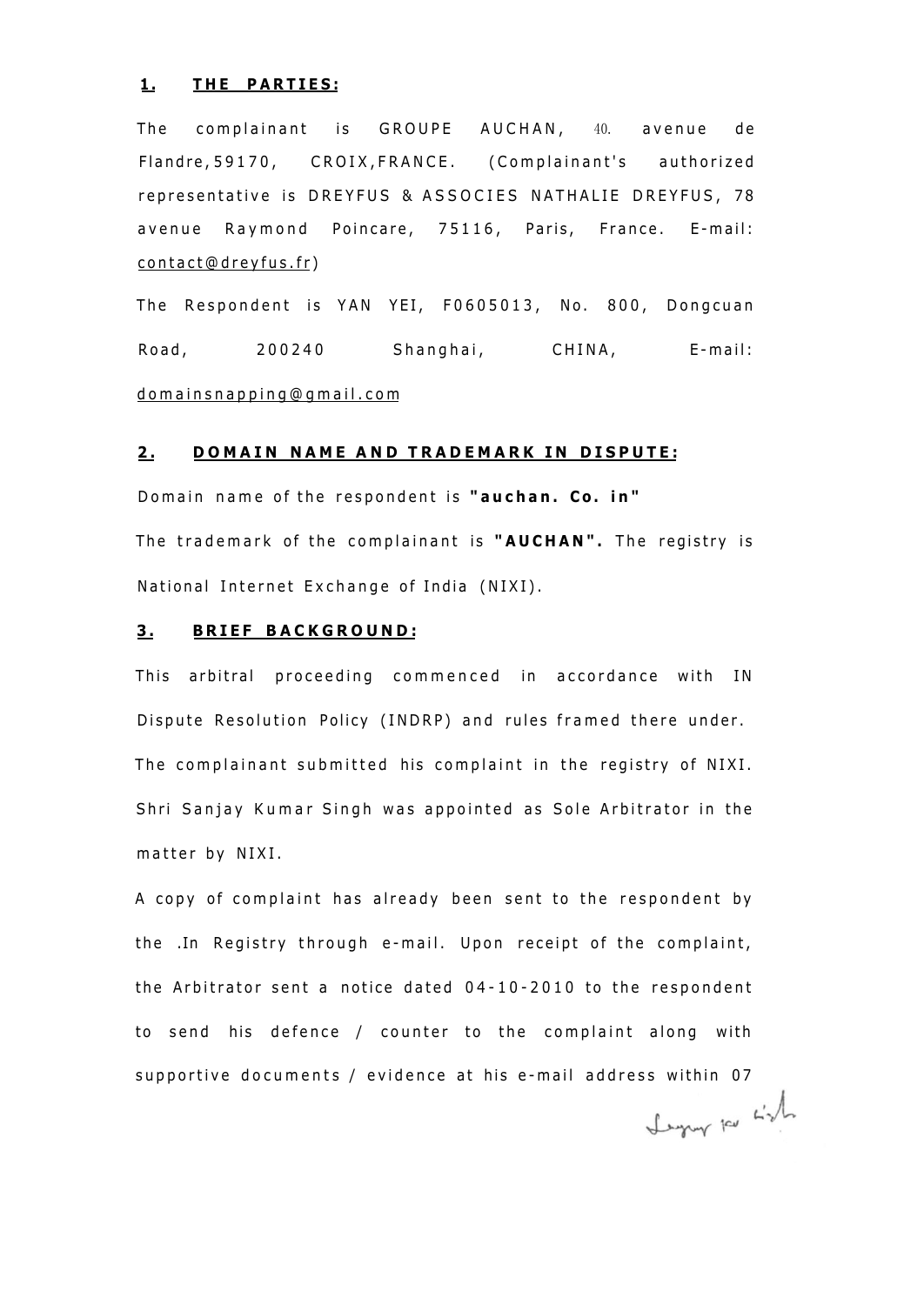days from receipt. But the respondent did not come forward and send his defence / counter to the complaint.

Failing to send the defence / counter by the respondent, the Arbitrator again sent a notice dated  $25-10-2010$  by giving another opportunity to the respondent to send his defence  $/$ counter to the complaint with further notice that in default or non-filing or sending of the defence / counter to the complaint, the matter would be proceeded ex-parte and award would be passed ex-parte on merits of the case. It was also stated in the notice that it was last and final opportunity to the respondent and no further opportunity will be granted.

In spite of repeated notices, the respondent has again not come forward and has not sent any reply / defence / counter to the either notice or complaint to the Arbitrator.

Therefore, this matter is being decided on the merits of the case as per law of the land.

#### **4 . FACTUA L BACKGROUN D**

Complainant is a worldwide leader in the food retail industry Created by Gerard Mulliez in 1961' Complainant opened its first hyper marked in RONCQ, France in 1967 and invented the first commercial centre in Englos, FRANCE in 1969 (ANNEX- 23).

Today, Complainant has more than 1000 business locations in 13 countries, consisting of hypermarkets supermarkets, real estate, and banking operations (Annex-3)<br>**Panel Replace in the part of the part of the part of the part of the part of the part of the set of the set of the set of the set of the set of the set of the set of the set of the set of**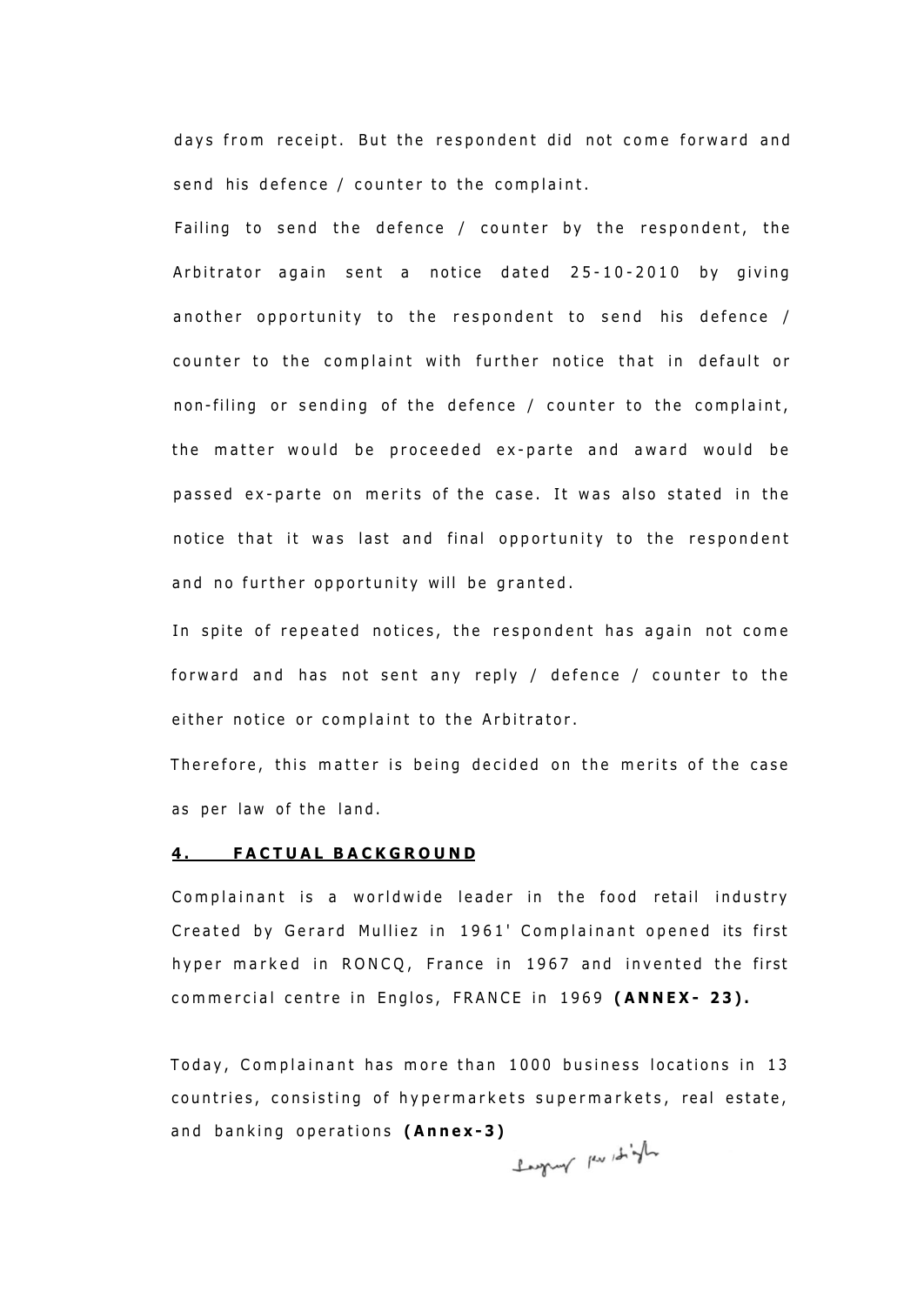Complainant has continued to expand its activities in Europe and Asia, and has seen accelerated growth for its e- commerce activities (Annex-4).

With the help of 243,000 employees, complainant was able to amass. 39.7 billion in consolidated revenue in 2009 (Annex-4).

Complainant's international presence includes operations in China. It entered this market in 1999 with the opening of the AUCHAN hypermarket in Shanghai. Currently, there are 36 Auchan hypermarkets in China (Annex 24.)

Complainant owns numerous AUCHAN trademarks registered in India and AUCHAN International trademarks designated for C HINA. It also owns several domain names to promote and offer its products and services, such as [www.auchan.fr](http://www.auchan.fr), www. groupeauchan. fr and www. auchan.in (Annex- 5 and 6).

The website to which Disputed Domain Name is linked is error pag e **(ANNEX - 7) .** 

After discovering the Disputed Domain Name, Complainant sent cease and desist letters to Respondent, by e -mail on March 5, 2010, and by post on March 8, 2010 (Annex-8)

Complainant sent reminder e- mails to Respondent on March 17, 2010 and March 25, 2010 (Annex-9).

Respondent did not reply to Complainant's cease and desist letter or the reminder e- mails.<br> $\int_{\mathbb{R}}$   $\int_{\mathbb{R}}$   $\int_{\mathbb{R}}$   $\int_{\mathbb{R}}$   $\int_{\mathbb{R}}$   $\int_{\mathbb{R}}$   $\int_{\mathbb{R}}$   $\int_{\mathbb{R}}$   $\int_{\mathbb{R}}$   $\int_{\mathbb{R}}$   $\int_{\mathbb{R}}$   $\int_{\mathbb{R}}$   $\int_{\mathbb{R}}$   $\int_{\mathbb{R}}$   $\int_{\mathbb{R}}$   $\int_{\mathbb{$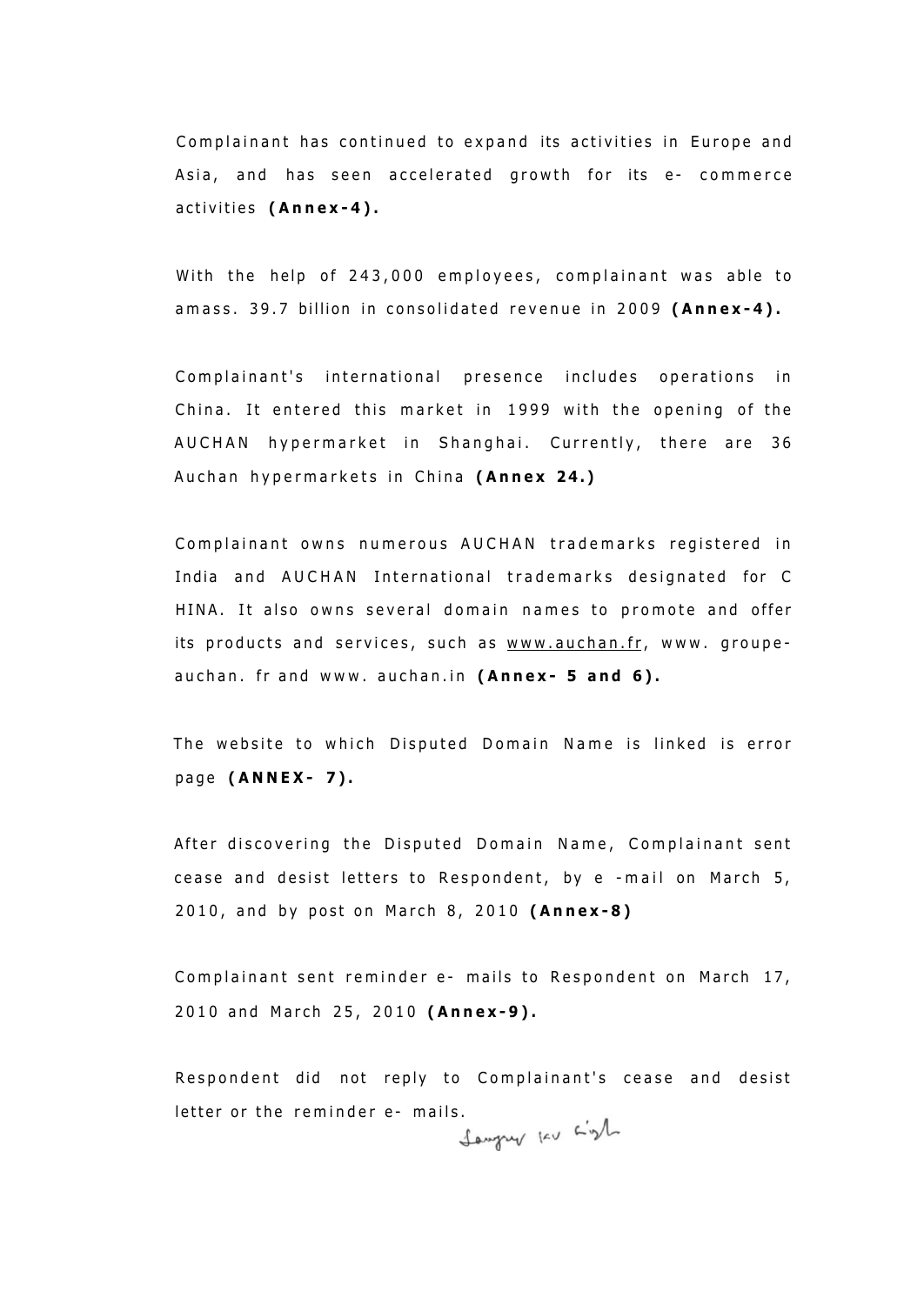As no amicable settlement could be found, Complainant is forced to start the present procedure in order to obtain the transfer of the disputed domain name.

#### **5 . PARTIES ' CONTENTIONS :**

# **The following legal grounds have been submitted by t h e complainant :**

The domain name registered by the Respondent is identical or at least similar to the of the Complainant (policy, para. 4  $(1)$ ; Rules, para  $3(b)$  (VI)  $(1)$ )

Complainant is the owner of numerous AUCHAN TADEMARKS registered in India. These trademarks include (Annex 5 A). AUCHAN, India Trademark No. 991797, filed on February 22,  $2001$ , designating the goods in class  $13$ ;

AUCHAN, Indian trademark no. 991805, filed on February 22,  $2001$  designating the goods in class  $21$ ;

AUCHAN, Indian Trademark No.991806, filed on February 22,  $2001$  designating the goods in class  $22$ :

AUCHAN, Indian Trademark No. 991807, filed on February 22, 200 1

AUCHAN Indian trademark no. 991809, filed on February 22,  $2001$ , designating the goods in class  $25$ ;

Complainant is also the owner of several AUCHAN International trademarks designated for China including **(Annex - 5B) :** 

AUCHAN, International Trademark no.898156, registered on April 18, 2006, designating goods and services in all classes: AUCHAN, International Trademark No 1011777, registered on February 19, 2009, designating goods and services in all classes .

Sawyny lev Light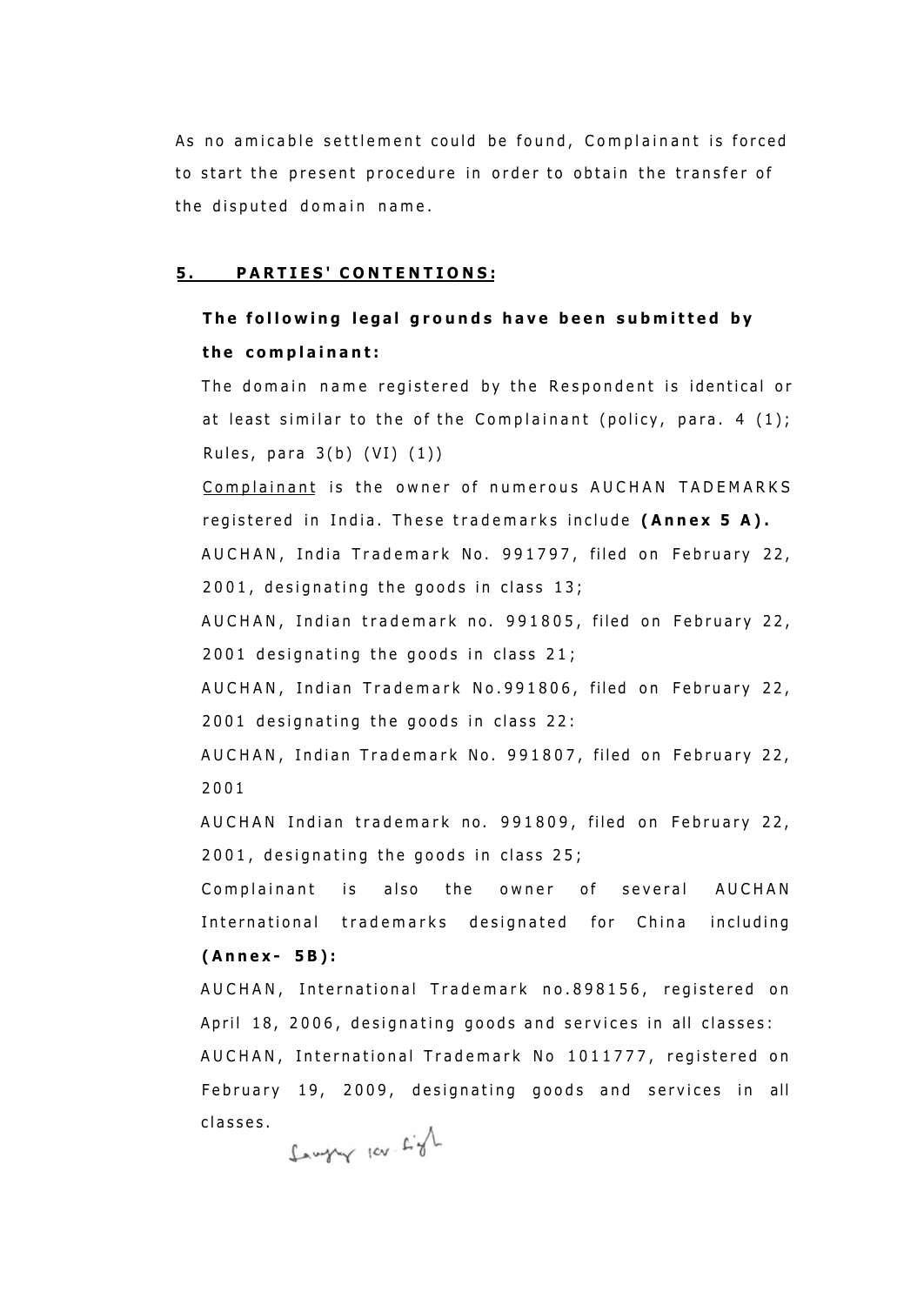The complainant has submitted that in addition to these Indian and International trademarks Complainant is the owner of several domain name that incorporate the name Auchan, such as [www.auchan.in](http://www.auchan.in), www [auchan.fr](http://auchan.fr), and www.groupe[auchan.f](http://auchan.fr) r **(Annex - 6 )** 

The complainant has submitted that the predominant part of the disputed domain name is Auchan which is complainant's registered trademark, company name, and trade name. The presence of the country code top level domain, <.co.in>should not be taken into account.

The complainant has submitted that it is indeed well established that the mere addition of the CC TLD  $\lt$ .CO.IN > is not a distinguishing feature and doses not diminish the likelihood of confusion. Therefore the extension, Co.in should not be taken into consideration when examining the similarity between Complainant's trademark and the Disputed Domain Name (Societe des produits Nestle SA V. Nescafe Limited Case No. Indrp/100, May 24, 2009; Mothercare UK Limited v. Rajkumar Jalam, Case No. INDRP/061, April 27, 2008-

### **Annex - 10 )**

The complainant has submitted that the Disputed Domain Name incorporates Complainant's AUCHAN trademark in its entirety. The complainant has submitted that when a domain name contains a trademark in its entirety the domain name is identical or at least confusingly similar to the trademark (Tenneco Inc. v. Toni Li Case No INDRP/ 130, March 5,2010; ITC Limited V travel INDRP/065, April 15, 2008-Annex -**11) .** 

The complainant has submitted that not only does the Disputed Domain Name include the AUCHAN trademark in its entirety, but it dose not incorporate any other terms in the  $\mathcal{L}'$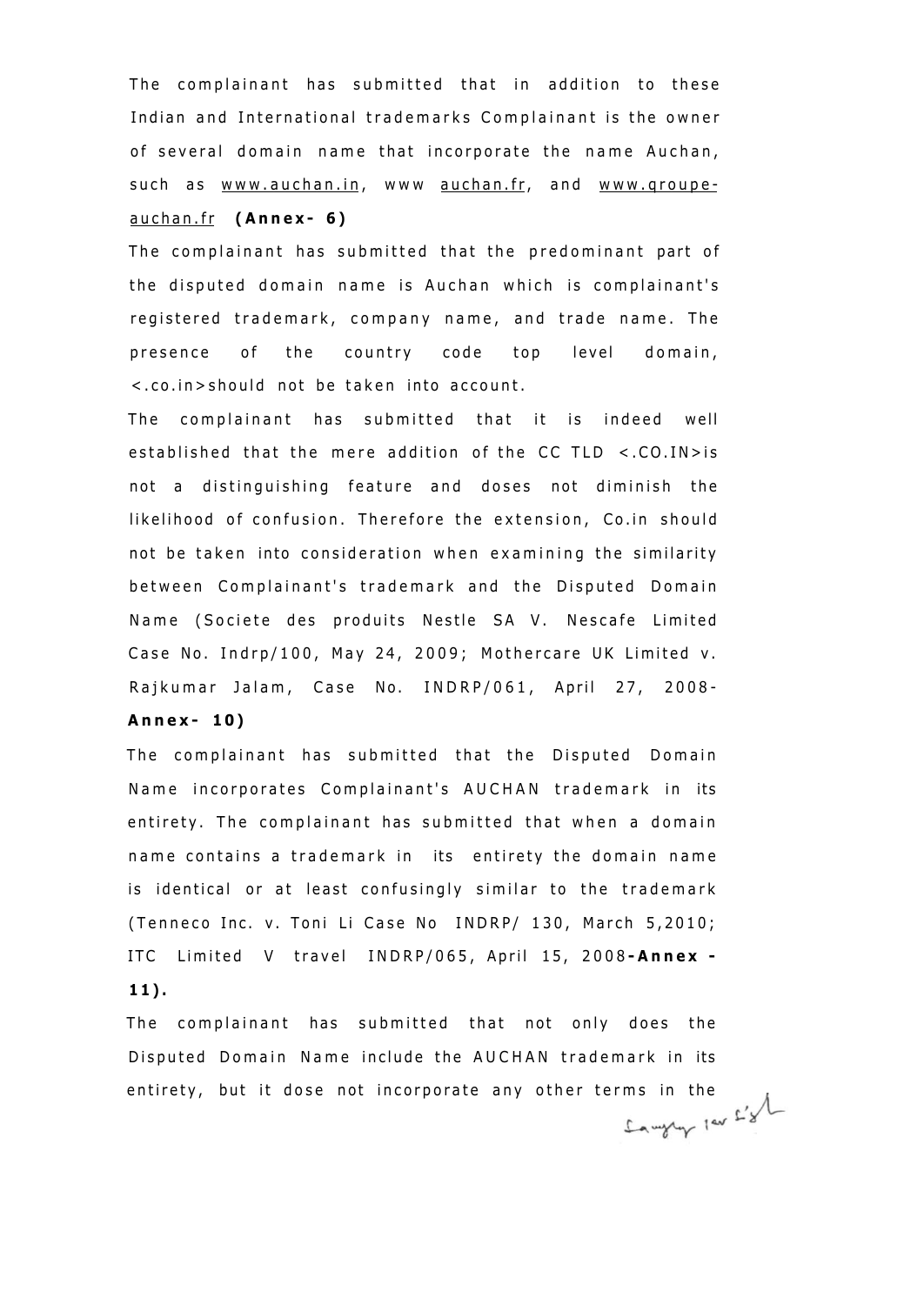disputed domain name. There is no difference between the AUCHAN trademark and the core of the Disputed Domain Name (Shri Jagadish purohit v. Stephen Koeing, INDRP/006, Jul y 5, 2006 - **Anne x - 17) .** 

The complainant has submitted that given the distinctiveness of Complainant of Complainant's trademark and its extensive use in commerce, it is likely that Respondent purposefully chose the Disputed Domain Name in order to attract internet traffic .

The complainant has submitted that by registering such a domain name, respondent created a likelihood of confusion in Internet users' minds, possibly leading them to believe that the Disputed Domain Name and the webpage to which it is linked are affiliated with Complainant.

The complainant has submitted that for all the reasons above, it has been established that Complainant has rights to the AUCHAN trademark and the Disputed Domain Name is identical or confusingly similar to this trademark.

# **The Respondent has no rights or legitimate interests in respect of the domain name:**

(Policy, Paras.  $4(ii)$  and 7; Rules Para. 3 (b) (vi) (2)

The complainant has submitted that the predominant part of the Disputed Domain Name is AUCHAN, which is complainant's registered trademark, company name and trade name. Complainant is also the owner of many domain names incorporating the term AUCHAN.

The complainant has submitted that respondent dose not have prior rights or legitimate interests in the AUCHAN trademark Where Complainant's rights in a trademark predate Respondent's registration of the disputed domain name<br> $\int_{\text{fctan} f(x)} \int_{-\infty}^{\infty} f(x) dx$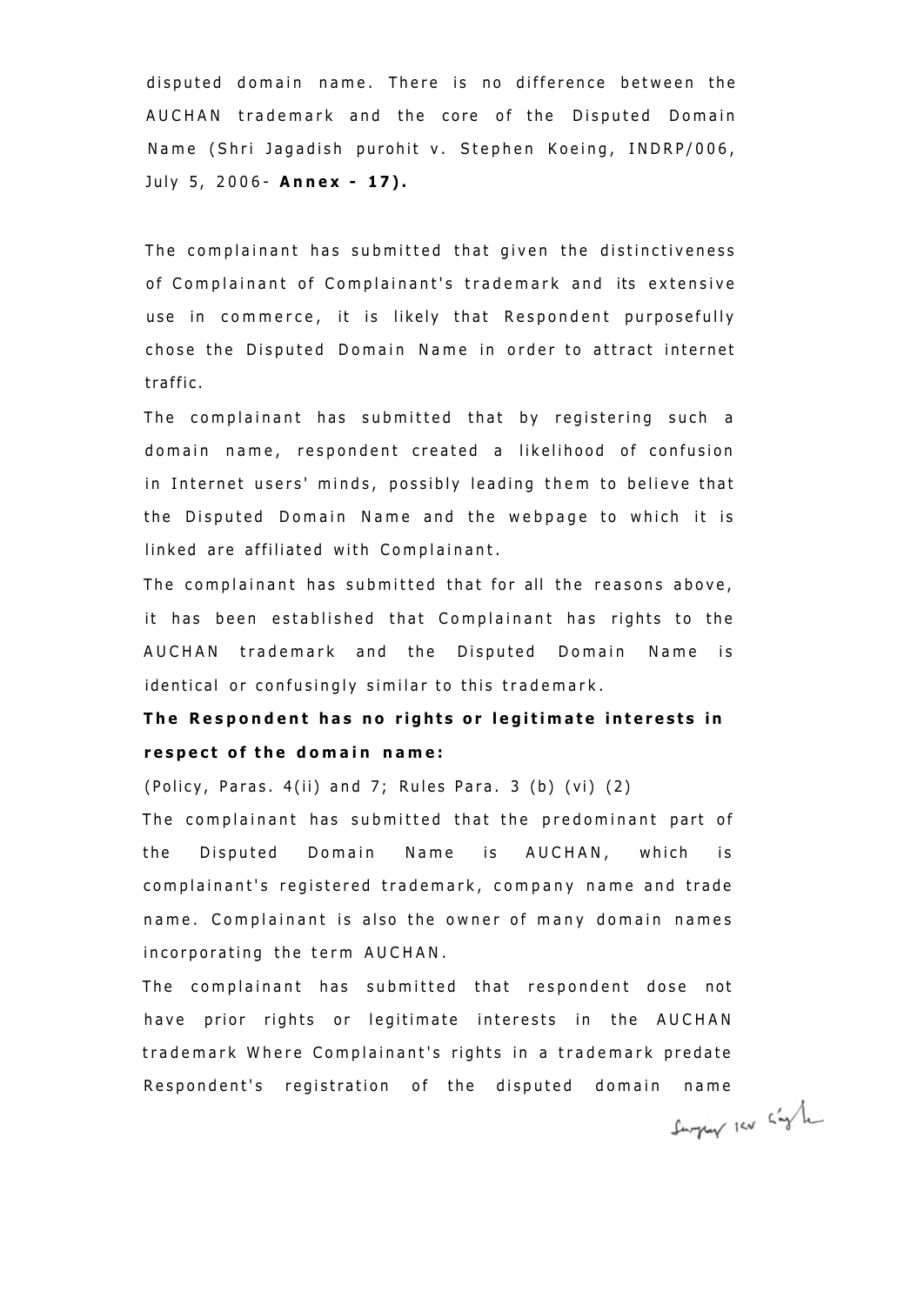incorporating that trademark Respondent dose not have rights or legitimate interests in the disputed domain name (Compagnie Gervais Danone v. Digitech Software Solutions, INDRP/ 096, June 27, 2009 - Annex 21).

Respondent is in way affiliated with complainant. Complainant has no authorized or licensed respondent to use and register the AUCHAN trademark, nor to seek registration of any domain name (Tenneco inc. v. Toni Li Case No INDRP/ 130, March 5, 2010; Kenneth Cole Productions, Inc. v. Navee n Tewari , Indrp/090 , Apri l 27 , 2009 - **Annexe s -1 1 an d 2 2 )** 

The complainant has submitted that although Respondent is the current owner of disputed Domain Name the simple use of the AUCHAN trademark in the Disputed Domain Name dose not confers rights or legitimate interests to Respondent (ITC Limited v. Vishal Case No. INDRP/050, November 30, 2007 -

### **Annexes-12 )**

The complainant has submitted that nor can the webpage to which the Disputed Domain Name is linked be evidence of Respondent's rights in the Disputed Domain Name. Currently, the Disputed Domain Name leads to an error page (Annex-7). That does not constitute Respondent using or making demonstrable preparation to use the disputed Domain Name in connection with a bonafide offering of goods or services. The complainant has submitted that , Respondent has not provided evidence that it is known or recognized by the Disputed Domain Name previous panels have concluded that where respondent has not provided evidence that it is known or recognized by the domain name, Respondent has no rights or legitimate interests in the domain name (Accor v. Tang Wei, Case No INDRP/127, February24 2010, Starbucks

Lawry per site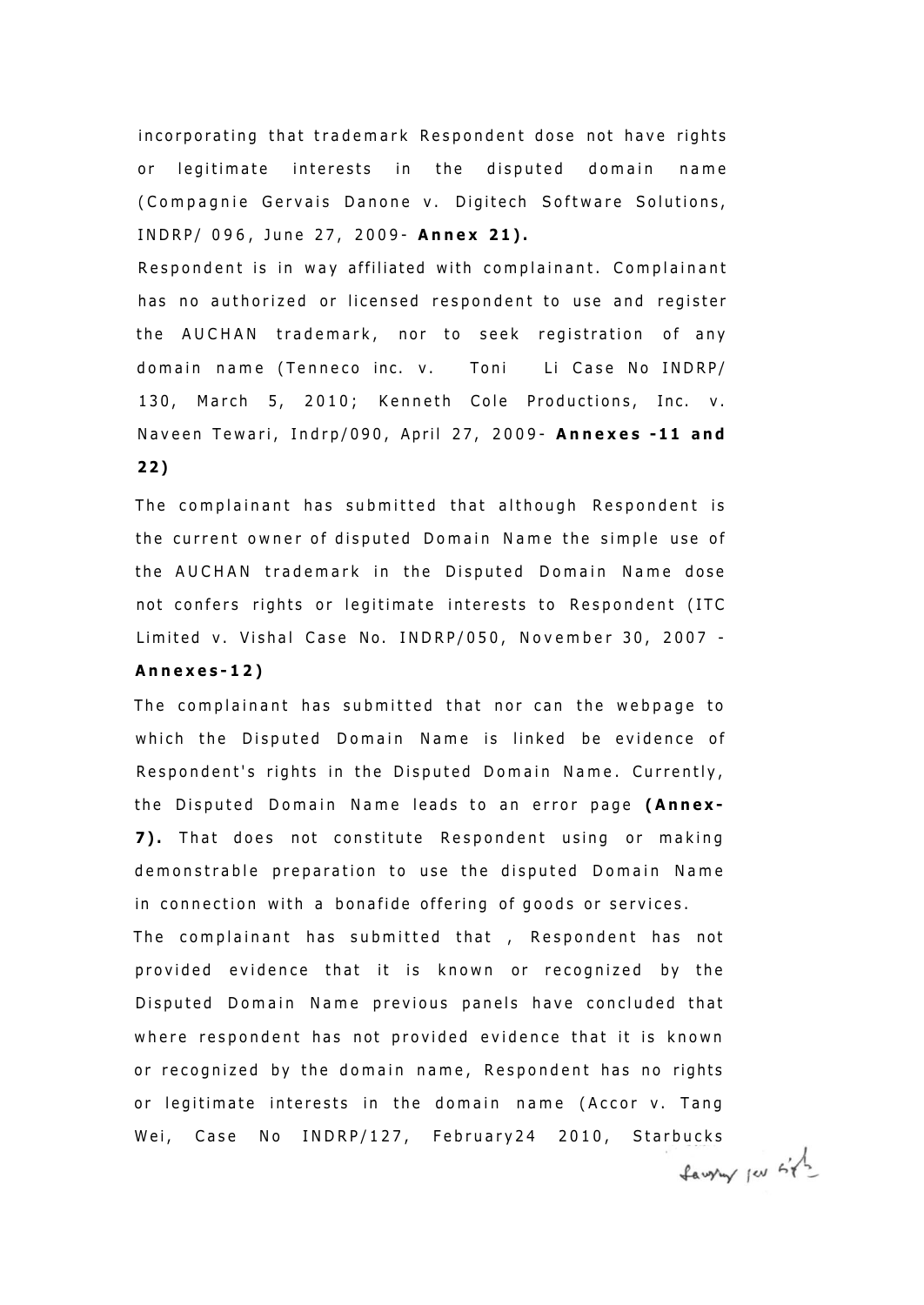Corporation vs Mohanraj, case no INDRP/118, November 26, 2009 **-Anne x 13) .** 

The complainant has submitted that not only has respondent failed to provide evidence that it is known by the Disputed Domain name, but respondent has not presented any evidence, nor replied to complainant's communications. The complainant has submitted that in the absence of response, Respondent has no right in the Disputed domain name. The complainant has submitted that Domain name (Societe des Produits Nestle SA V. Nescafe Limited Case No. Indrp/100, M a y 24 , 200 9 **Annex - 10) .** 

The complainant has submitted that respondent did not have right to the domain name at issue because complainant had legally registered similar domain names before respondent the Disputed Domain name and the former was legitimately using the domain name for business purposes (Societe Anonyme des Eaux Minerales d' Evian (SAEME) v. Rajesh Aggarwal, CASE NO. INDRP/099, June 12, 2009 Annex-10). The domain names www. auchan in, wwwauchan fr, and www. groupe- auchan. fr were registered before the Disputed Domain Name.

The complainant has submitted that for the aforementioned reasons, the Respondent has no right or legitimate interests in respect of the Disputed Domain Name under paragraph 4 (ii) of the policy.

The complainant has submitted that domain name has been registered or is being used in bad faith. (Policy, paras. 4 (iii) and  $6$ ; Rules, para.  $3$  (b) (vi)  $(3)$ -

Sawyny per sigh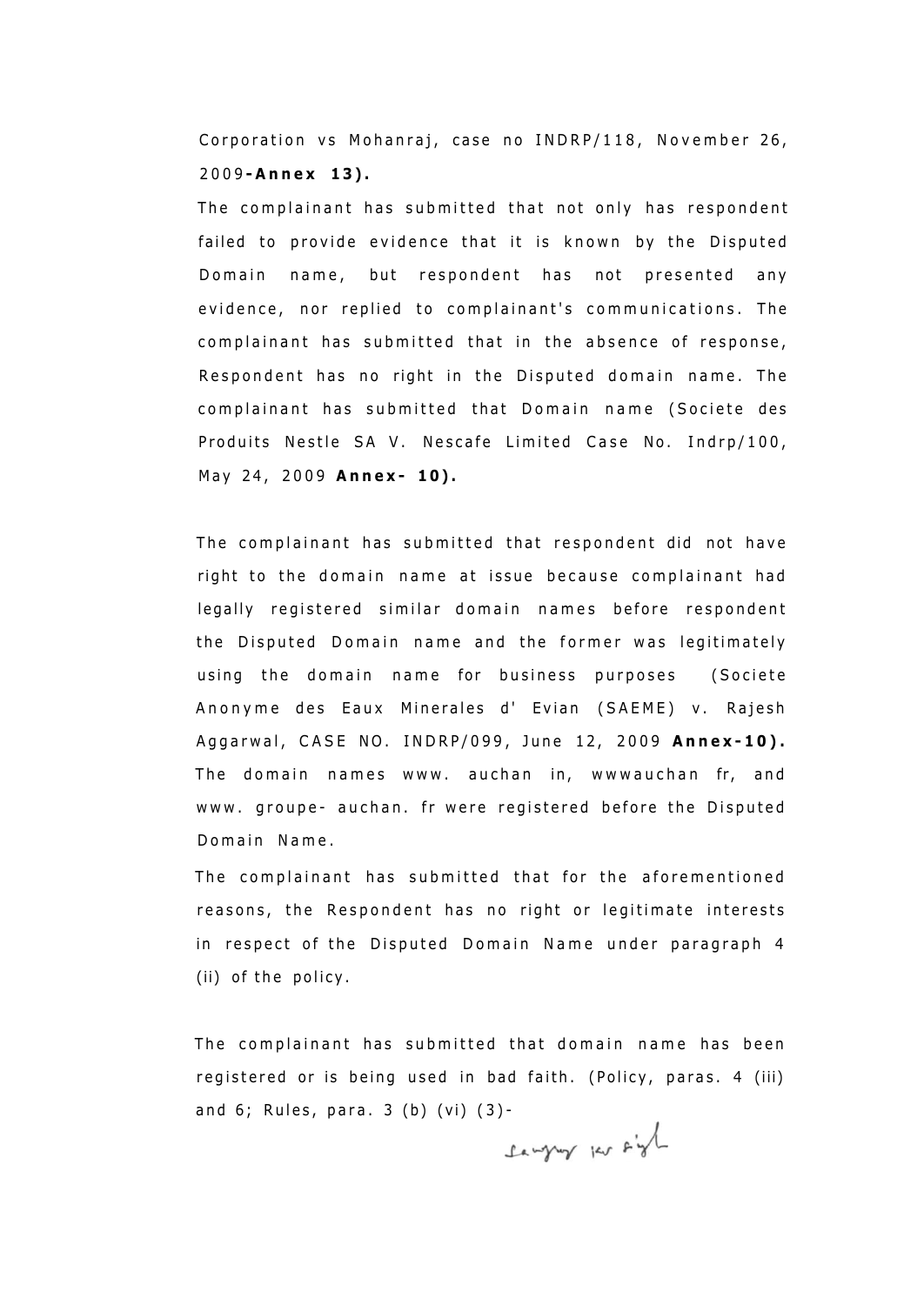The complainant has submitted that as established by the evidence presented above, Complainant's AUCHAN trademark is well- known throughout the world. It is highly unlikely that respondent was unaware of Complainant's existence or trademark right before registering the Disputed Domain Name. The word' auchan' is also not a common word in any of the languages spoken in china or India.

The complainant has submitted that it has been held that the registration of a domain name containing a well- known mark is strong evidence of bad faith (M/S GENPACT LIMITED V. Shri Manish Gupta, INDRP/056, March 24, 2008; Bacarrat SA V. Doreen Jungnickel/ Darius Herman Domcreate, INDRP/ 018, October6, 2006; NBA properties, Inc.v Rickson Rodricks, INDRP/051 , Novembe r 5 , 2007 - **Anne x 18) .** 

The complainant has submitted that because of the distinctiveness of Complainant's trademark, it is reasonable to infer that Respondent registered the Disputed Domain Name with full knowledge of Complainant's trademark. Where a domain name is found to be registered with an intention to attract Internet user as by exploiting the fame of a wellknown trademark, it constitutes bad faith registration (Lego Juris A/S v Robert Martin , INDRP/125 February 14, 2010-**Annex - 20 )** 

The complainant has submitted that according to the policy, paragraph 6(iii), if by using the domain name the Registrant has intentionally attempted to attract Internet users to the Registrant's Website by creating a likelihood of confusion with the Complainant's name or mark as to the source, sponsorship, affiliation, or endorsement of the Registrant's website, this is evidence of registration and use of the domain name in bad faith.<br> $\int_{\mathcal{A}} \exp\left(-\frac{1}{2}\right) e^{-\frac{1}{2}t} dt$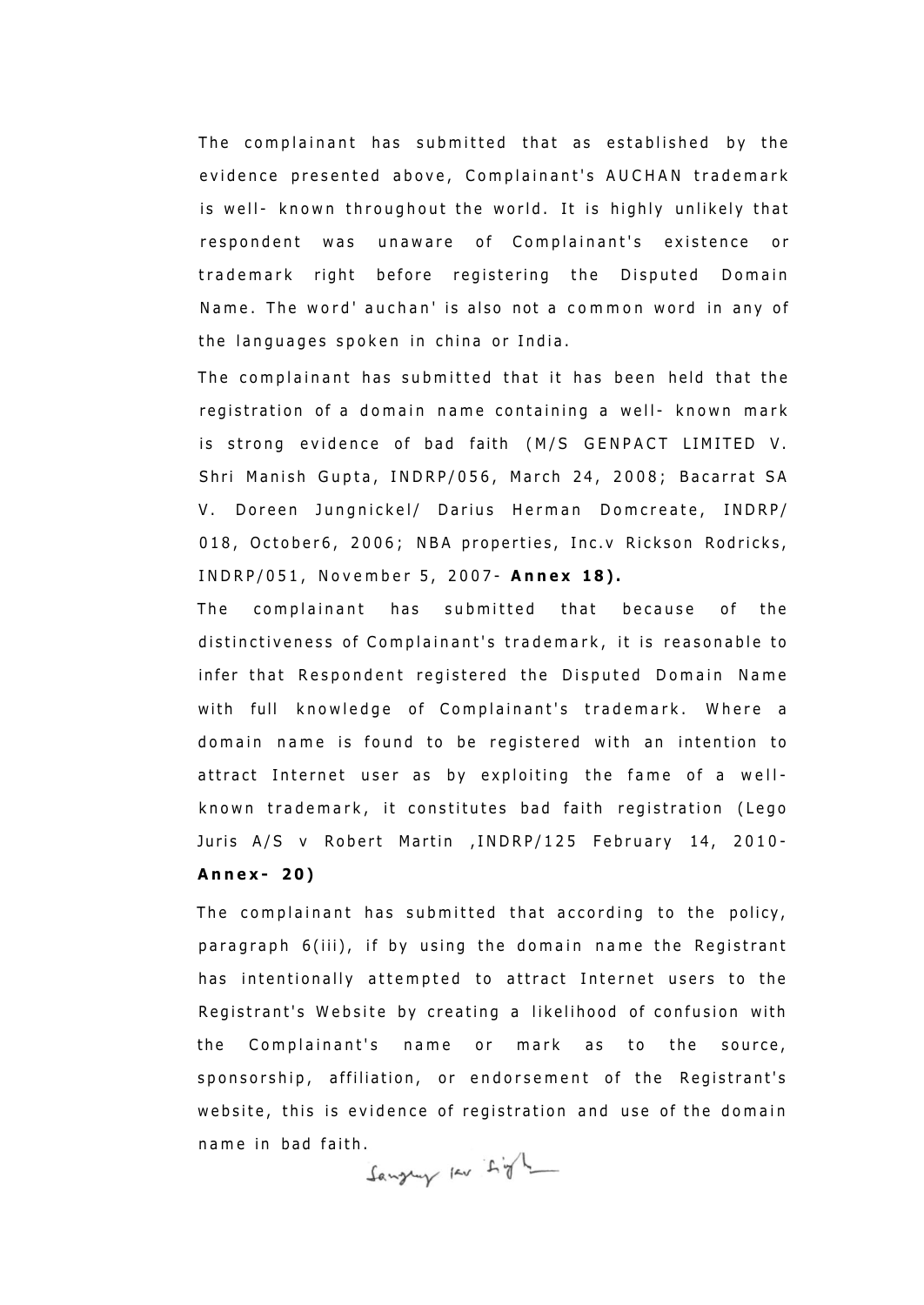The complainant has submitted that even if Respondent was unaware of Complaint, which is unlikely in the present case, a quick trademark or online search would have shown the existence of Complainant and its trademark rights (Annexes-**5 and 14).** According to the policy, paragraph 3, Respondent was under an obligation to conduct a trademark search before registering the Disputed Domain Name. Respondent's failure to conduct this search, or choiceto ignore the results of this search, is evidence of registration in bad faith (L' Oreal VDomain park Limited, WIPO Case No D2008- 0072: Bouygues V Communications, Inc v Rarenames, Webreg WIPO Case No. D2006- 0964- Annex- 15).

A finding of bad faith can be made where Respondent "Knew or should have known" of Complainant' trademark rights and nevertheless registered a domain name incorporation a mark in which he had no rights or legitimate interests (Accor S .A V. KRISTEN HOERL, WIPO Case no D2007- 1722: Myer Stores Limited v. Mr. David John Singh, WIPO Case no D2001 - 0763 - **Annex-26) .** 

The complainant has submitted that furthermore, the Disputed Domain Name is identical or at least confusingly similar to Complainant's Auchan trademark. The complainant has submitted that ' registration of a domain name that is confusingly similar or identical to a famous trademark by any entity, which has no relationship to that mark is itself sufficient evidence of bad faith registration and use' (I Kingston Technology CO. V. Web Master Skype Network Limited , Case No. INDRP/ 033, November 6, 2007 "also Tenneco Inc V. Toni LI Case No INDRP/ 130, March 5, 2010 -**Annexe s 1 6 an d 11 )** 

Sawying kv Ligh\_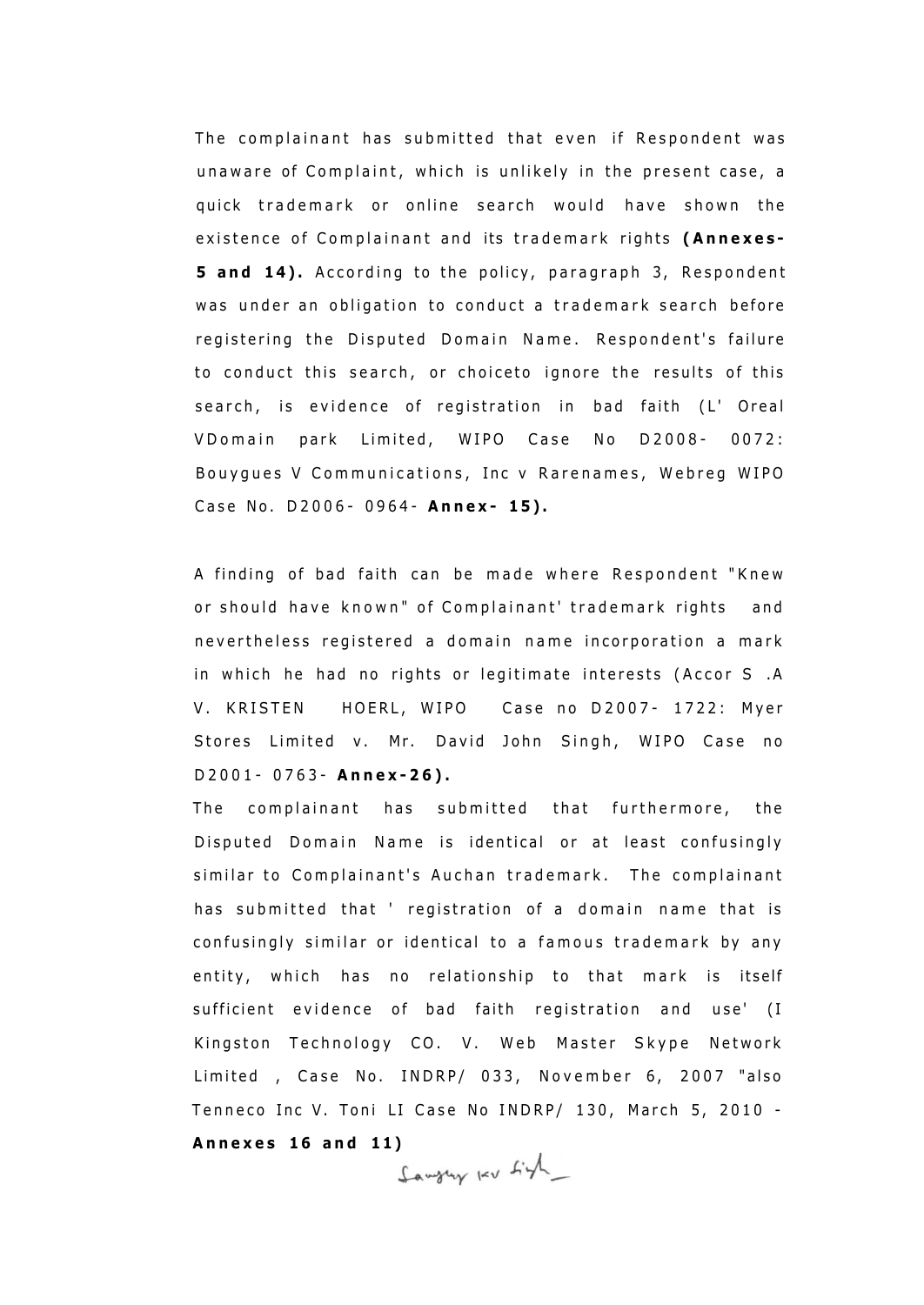The complainant has submitted that adding to this confusion is fact that Internet users perceive a domain name as being owned by, sponsored by, affiliated with, or endorsed by the person or entity owns the trademark contained in the domain name (Monster.Com (India) Pvt. Ltd. V Domain Leasing Company, Case No INDRP/ 002, May 20, 2006, Annex-19). The webpage to which the Disputed Domain Name is liked is currently not being used for any purpose: it is an error page. The complainant has submitted that passive holding and non -use of a domain name is evidence of bad faith (Intesa Sanpaolo S.P.A.v. SRIRATREE Meekhot, INDRP/ 108, August 10, 2009 and Telstra Corportation Ltd. v. Nuclear Marshmallows , D2000 - 0003 , FEBRUAR Y 18 , 200 0 **Anne x - 27) .** 

The complainant has further submitted that regarding the use of the disputed domain name the relevant issue in this matter is not whether Respondent is undertaking a positive action in bad faith in relation to the domain name, but instead whether, in all the circumstances of the case, it can be said that Respondent is acting in bad faith The distinction between undertaking a positive action in bad faith is important. The significance of the distinction is that the concept of a domain name 'being used in bad faith' is not limited to positive action; inaction is within the concept. It means that in certain circumstances, inactivity by Respondent amounts to the domain n name being used in bad faith (Intesa Sanpaolo S. P. A. v Sriratree Meekhot, INDRP/108, August 10, 2009 and Telstra Corportation Ltd. v. Nuclear Marshmallows, D2000-0003, February 18, 2000- Annex 27).

Lawyry lev Light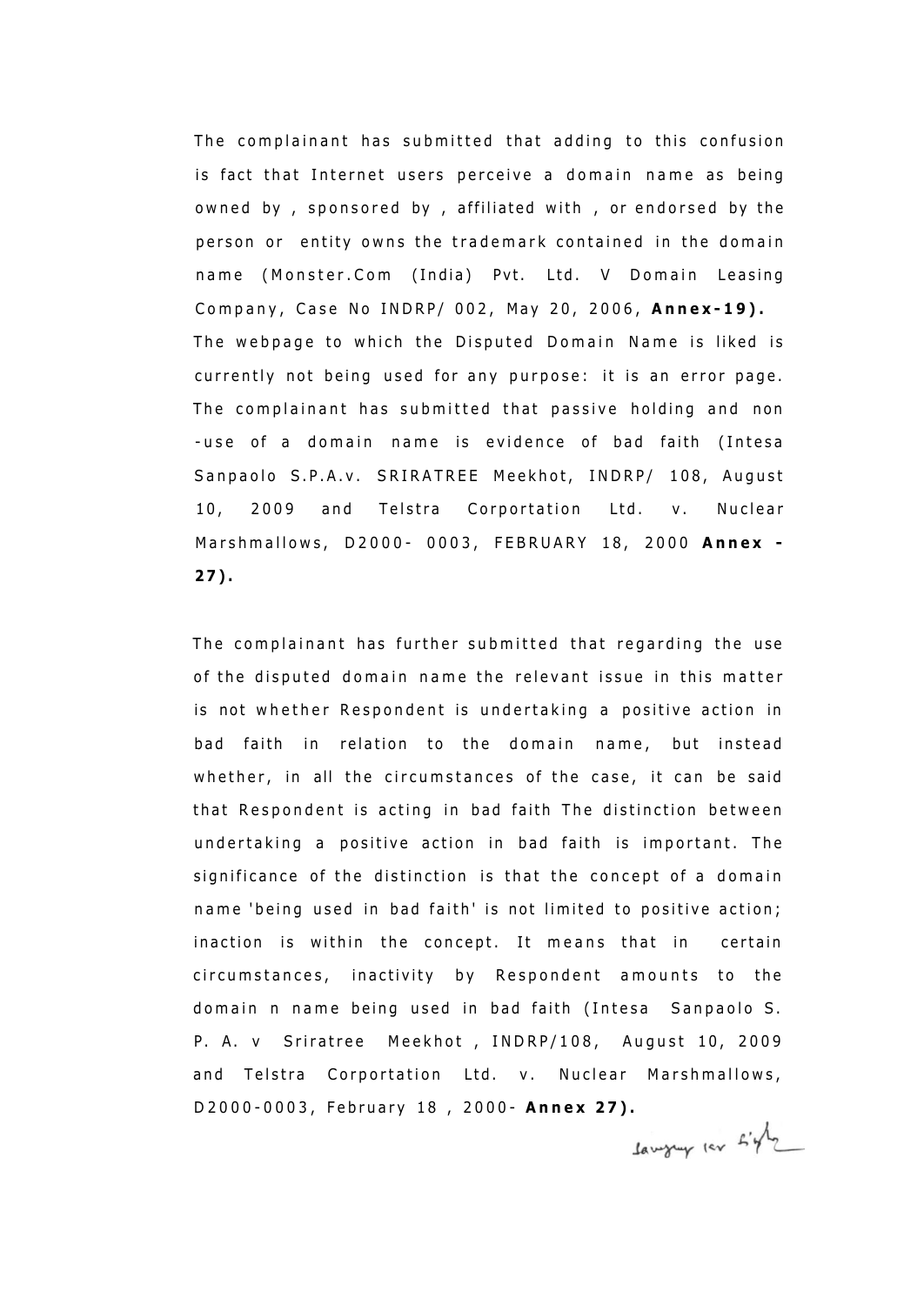*The complainant has submitted that in the present case, thes e circumstance s ar e th e following ;* 

The complainant has submitted that Complainant's trademark AUCHAN has a very strong international reputation and are widely known, as explained above. It is impossible that Respondent ignored it when registering the domain name. The complainant has submitted that Respondent's failure to meet Complainant's demands set out in the cease and desist letter, and the former's failure to respond also suggest registration and use of the Disputed Domain Name in bad faith (Accor v. Tang Wei, Case No INDRP/127, February24 2010 , **Anne x -13 )** 

The complainant has submitted that Respondent's failure to present any evidence that demonstrates the use of the Disputed Domain name in good faith. In previous decisions, panels found the fact that Respondent did not provide any substantial evidence in his support constituted registration of the Disputed Domain name in bad faith (Samsung Electronic Co. Ltd vs Vishal Didwania, case no.INDRP/141, June 26, 2010; Telenor ASA v Dr. Prashant Shukla, case no.INDRP/105, August 24, 2009; Starbucks Corporation vs Mohanraj, case no INDRP/118, November 26, 2009 Annex **25 an d 13) .** 

The complainant has submitted that this leads Complainant to conclude that the Domain name is registered and used in bad faith .

The complainant has submitted that in view of the above, the Respondent registered and used the Domain name in bad

faith.<br>fawywy ku Ligh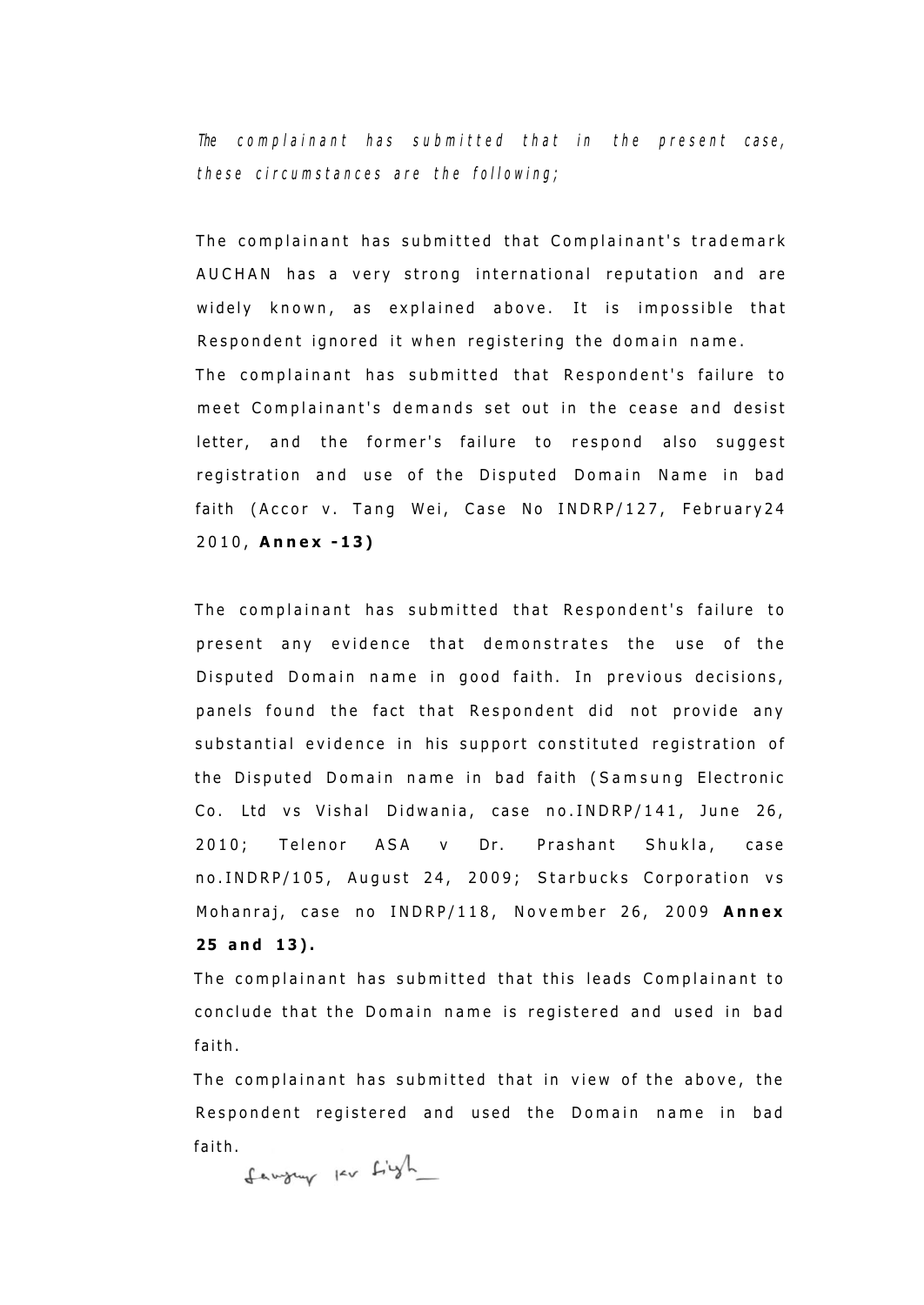The complainant has prayed that in accordance with paragraph 10 of the policy, for the reasons described above the domain name  $\leq$ auchan.Co.in > be transferred to AUCHAN. The complainant has also prayed for costs incurred by Complaint in order stop the infringement of its rights by the reservation of the domain name, Respondent should be ordered to settle to Complaint the sum of RS 350,000 corresponding to attorney fees, procedural costs and damages .

### **6 . OPINION/FINDING :**

**T h e par a no. 4 o f th e I N Domai n Disput e Resolutio n Policy (INDRP ) i s a s follows: -**

### **TYPE S O F DISPUTES :**

Any person who considers that a domain name conflicts with his legitimate rights or interest may file complaint to .IN Registry on following premises:

- "i) the Registrant's domain name is identical or confusingly similar to a name, trademark or service mark in which the complainant has rights;
- ii) the Registrant has no rights or legitimate interests in respect of the domain name and
- iii) The Registrant's domain name has been registered or is being used in bad faith."

**T h e Par a no. 6 o f th e I N Domai n Disput e Resolutio n Policy (INDRP ) i s a s follows :** 

### 7. **EVIDENCE OF REGISTRATION AND USE OF DOMAIN NAME IN BAD FAITH**

The following circumstances, in particular but without limitation, if found by the Arbitrator to be present, shall be evidence of the registration and use of a domain name in bad faith:<br>Sawyey les Ligh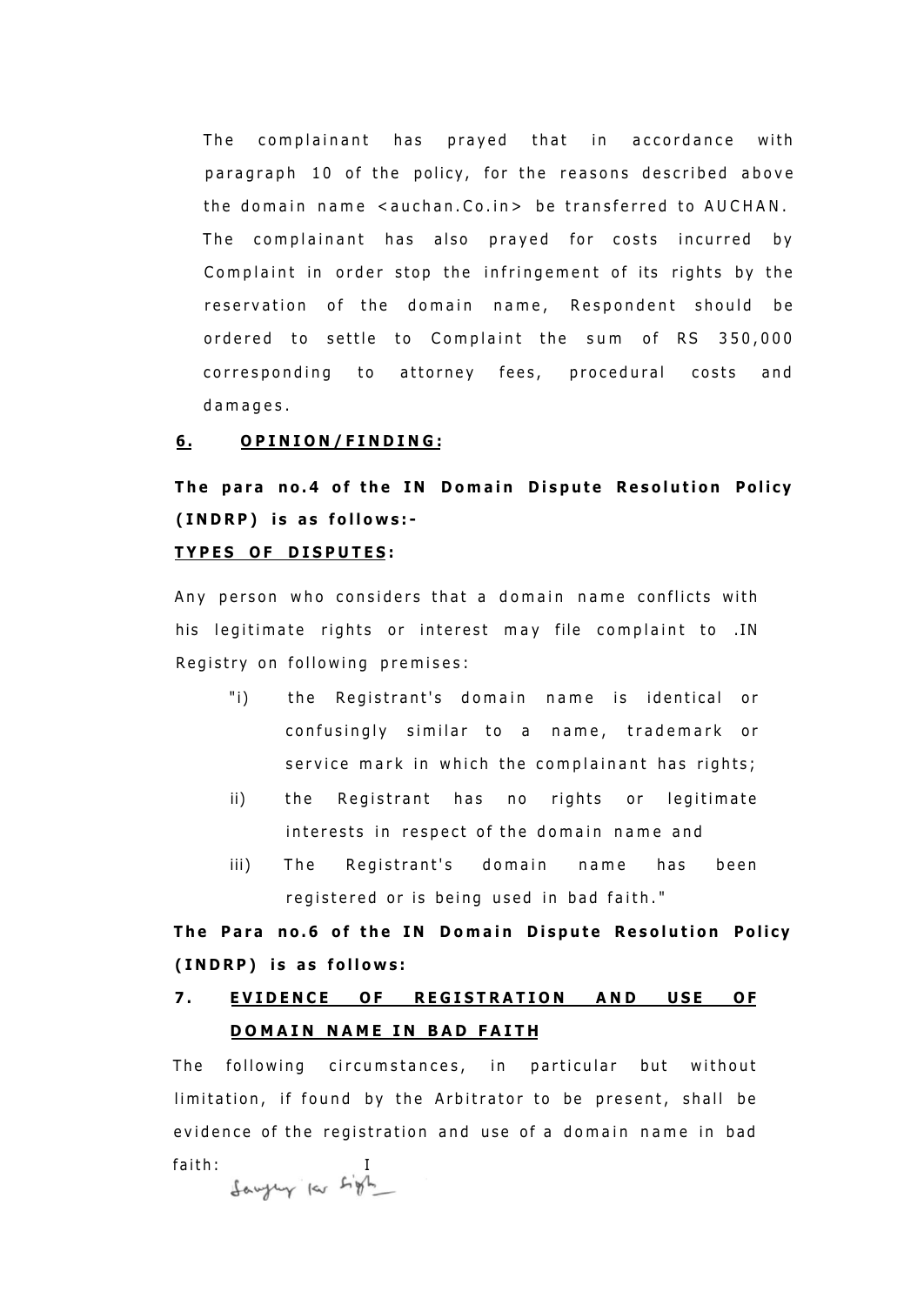- "i) Circumstances indicating that the Registrant has registered or acquired the domain name primarily for the purpose of selling, renting, or otherwise transferring the domain name registration to the complainant, who bears the name or is the owner of the trademark or service mark, or to a competitor of that complainant, for valuable consideration in excess of the Registrant's documented out of pocket costs directly related to the domain name; or
- ii) the Registrant has registered the domain name in order to prevent the owner of the trademark or service mark from reflecting the mark in a corresponding domain name, provided that the Registrant has engaged in a pattern of such conduct; or
- ii) by using the domain name, the Registrant has intentionally attempted to attract Internet users to the Registrant's website or other online location, by creating a likelihood of confusion with the complainant's name or mark as to the source, sponsorship, affiliation, or endorsement of the Registrant's website or location or of a product or service on the Registrant's website or location."

**T h e par a no. 7 o f th e I N Domai n Disput e Resolutio n Poli (INDRP ) i s a s follows: -**

# **8 REGISTRANT'S RIGHTS TO AND LEGITIMATE INTERESTS IN THE DOMAIN NAME**

Any of the following circumstances, in particular but without limitation, if found by the Arbitrator to be proved based on its evaluation of all evidence presented, shall<br> $\mathcal{L}_{\text{new}}$  is  $\mathcal{L}_{\text{new}}$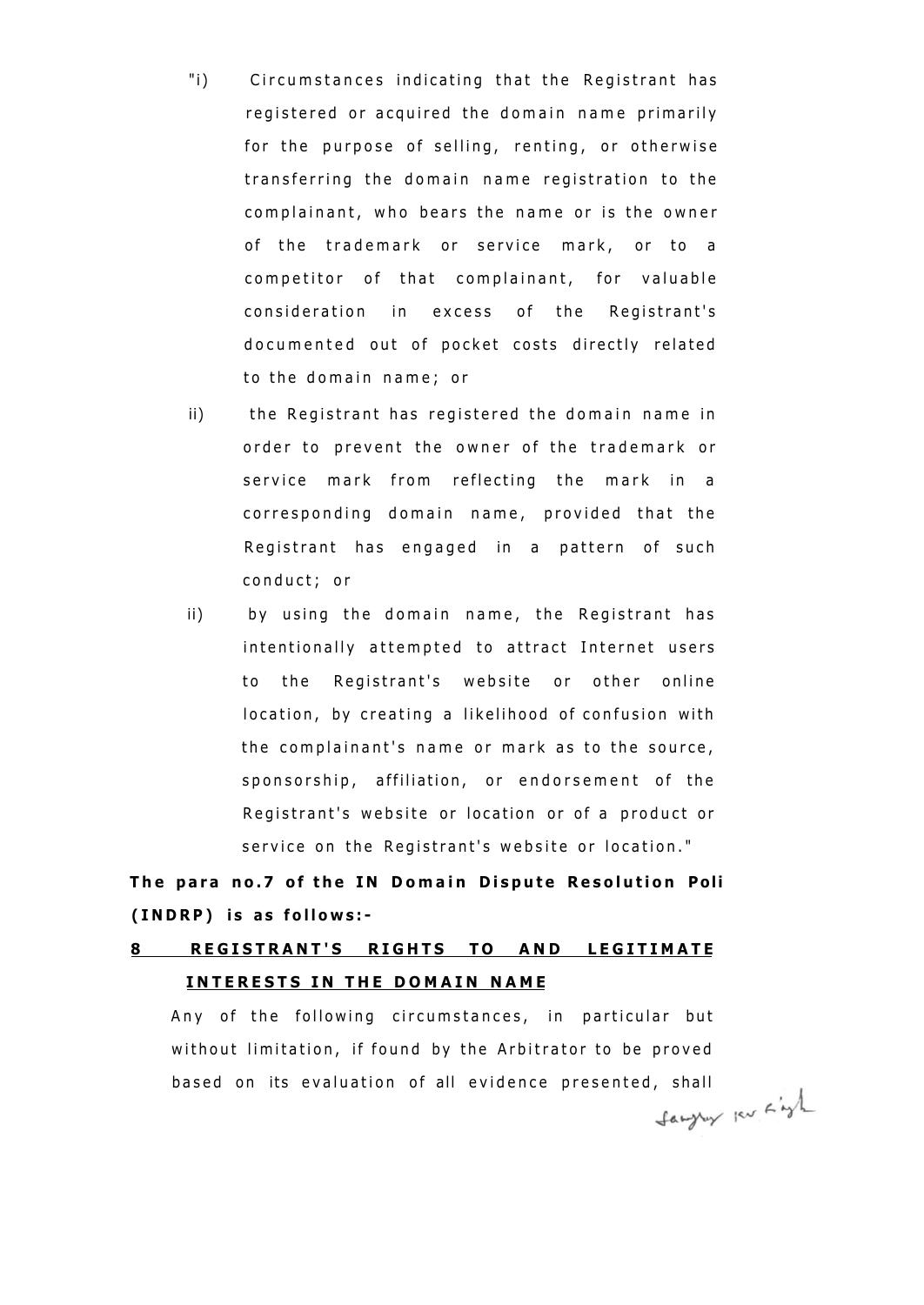demonstrate the Registrant's rights to or legitimate interests in the domain name for the purpose of paragraph 4 (ii):

- "i) before any notice to the Registrant of the dispute, the Registrant's use of, or demonstratable preparations to use, the domain name or a name corresponding to the domain name in connection with a bonafide offering of goods or services;
- ii) the Registrants (as an individual, business, or other organization) has been commonly known by the domain name, even if the Registrant has acquired no trademark or service mark rights; or
- iii) the Registrant is making a legitimate noncommercial or fair use of the domain name, without intent for commercial gain to misleadingly divert consumers or to tarnish the trademark or service mark at issue."

The other fact, which is to be dealt with before going into merit is, that, as to whether, the cases decided by WIPO- Administrate Panel could be considered, while deciding the present controversy. Moreover these cases throw light upon various important aspects of controversy. As such they would be considered, while deciding the present controversy, in so far as they do not conflict with INDRP.

### **9 . OPINIO N AN D FINDING S O N MERITS :**

**A ) Whethe r th e domai n nam e i s identica l o r confusingl y similar to a trademark in which complainant has right.**<br>( المسلم الصحيحة )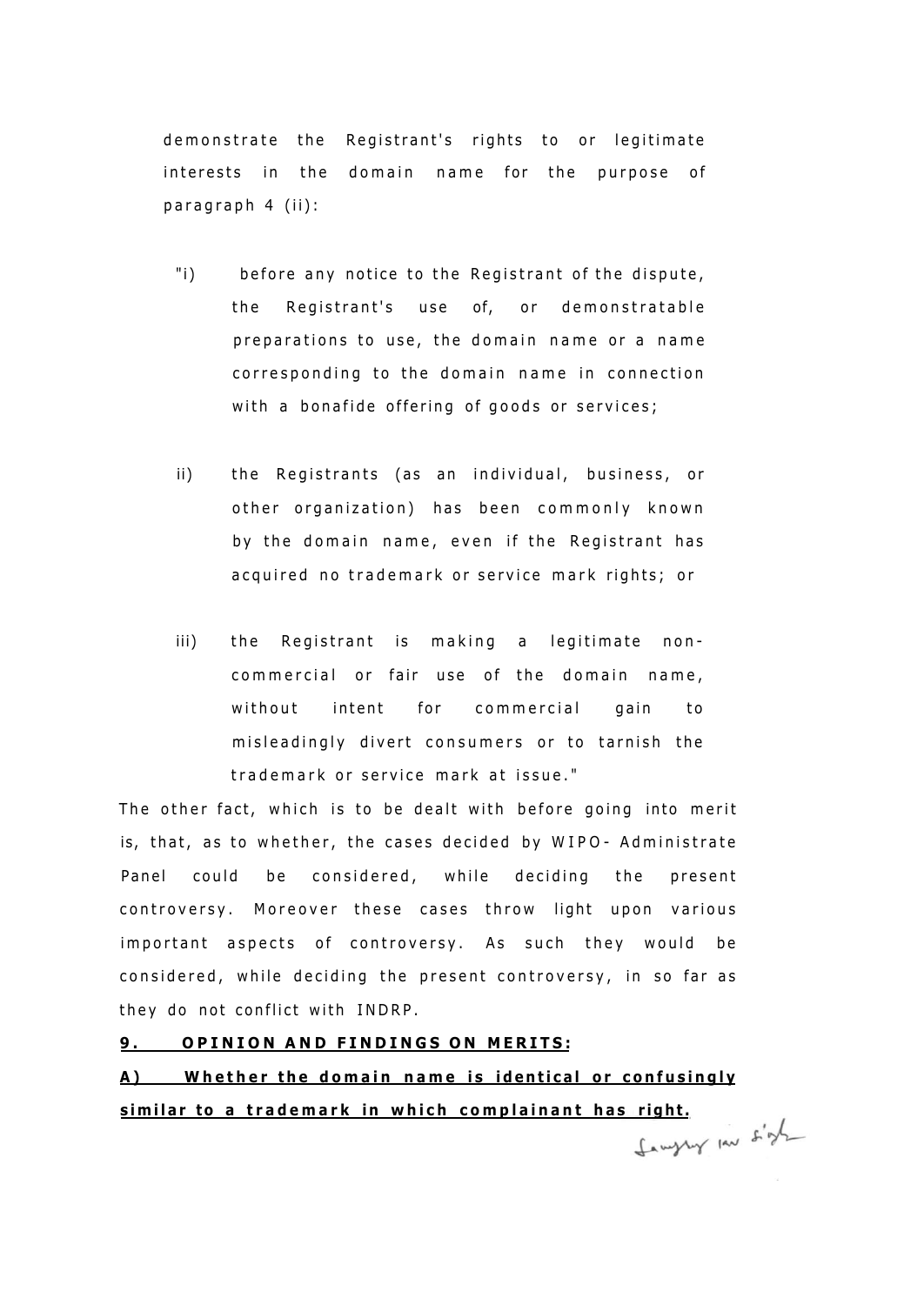It has been held in Indian decision M/s Satyam Infoway Ltd. **V s . M/s Siftyne t Solutio n (P ) Ltd. JT . 200 4 (5 ) S C 541 ,** tha t Domain name has all characteristics of trademark. As such principles applicable to trademark are applicable to domain names also. In the said case the words, "Sify' & 'Siffy' were held to be phonetically similar and addition of work 'net' in one of them would not make them dissimilar.

It is held in Indian case JT.2004 (5) SC 541, that in modern times domain name is accessible by all internet users and thus there is need to maintain it as an exclusive symbol. It is also held that it can lead to confusion of source or it may lead a user to a service, which he is not searching.

Thus conclusion is that domain name and trademark, which may be used in different manner and different business or field, or sphere can still be confusingly similar or identical.

Thus the conclusion is that the domain name of respondent is identical and confusingly similar to the trademark of complainant.

Now the other important aspect that needs consideration is, as to whether the complainant has right in the trademark. It is important to mention here that as per the claim of the complainant that the respondent has no trademark right on the said domain name.

This principle is settled in many above Indian cases and referred case s **J T 2004(5 ) S C 54 1 an d 2004(5 ) SC C 287 .** Th e complainant has made submission that he has legitimate trademark .

Thus the conclusion is that the domain name 'auchan. Co.in ' is identical and confusingly similar to the trademark of complainant 'AUCHAN' and the complainant has established that he has right in the trademark.<br> $\int_{x}^{x} w \, dx$  is  $\int_{x}^{x} w \, dx$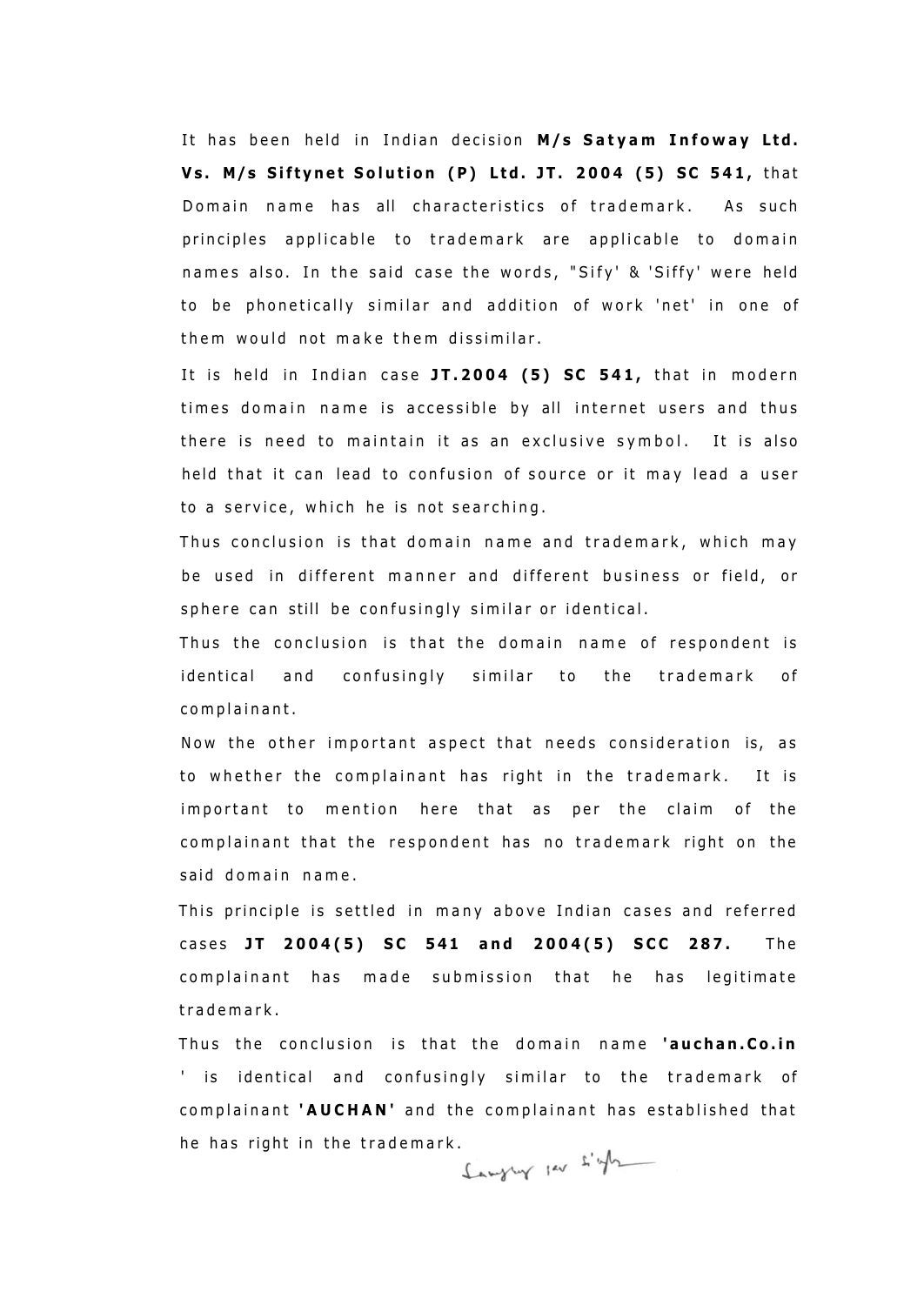### **B**) Whether the respondent has no right or legitimate **interest in the domain name got registered by him.**

It is pertinent to mention here that paragraph 4 (ii) of INDRP is to be read with paragraph no.7.

As already stated that paragraph 4 (ii) and 7 of INDRP are to be read together. Their combined effect is that, onus to prove the ingredient of these paras is prima facie on complainant. The onus is not very weak and prima facie, but it heavily shifts on respondent. Respondent can discharge the onus by direct congest and positive evidence which are in his special knowledge and power. The complainant has made positive assertions that respondent has no legitimate right in domain name and the respondent has no trademark on the domain name. The complainant has made positive assertions regarding the fact that respondent has got registered the disputed domain name in the . IN Registry for which the respondent has no right or trademark. As such in above circumstance it is clear that the complainant has prima facie discharged the initial onus cast upon him by virtue of paragraph  $4(ii)$  and  $7$  of INDRP.

The respondent on other hand has not come forward inspite of repeated notices to file any reply / counter or to provide any positive, cogent and specific evidence that it is known or recognized by domain name. The respondent has neither put forth his reply and has nor provided any such evidence in his support.

Thus the conclusion is that respondent has no right or legitimate interest in the domain name.

Sawpy In Sigh